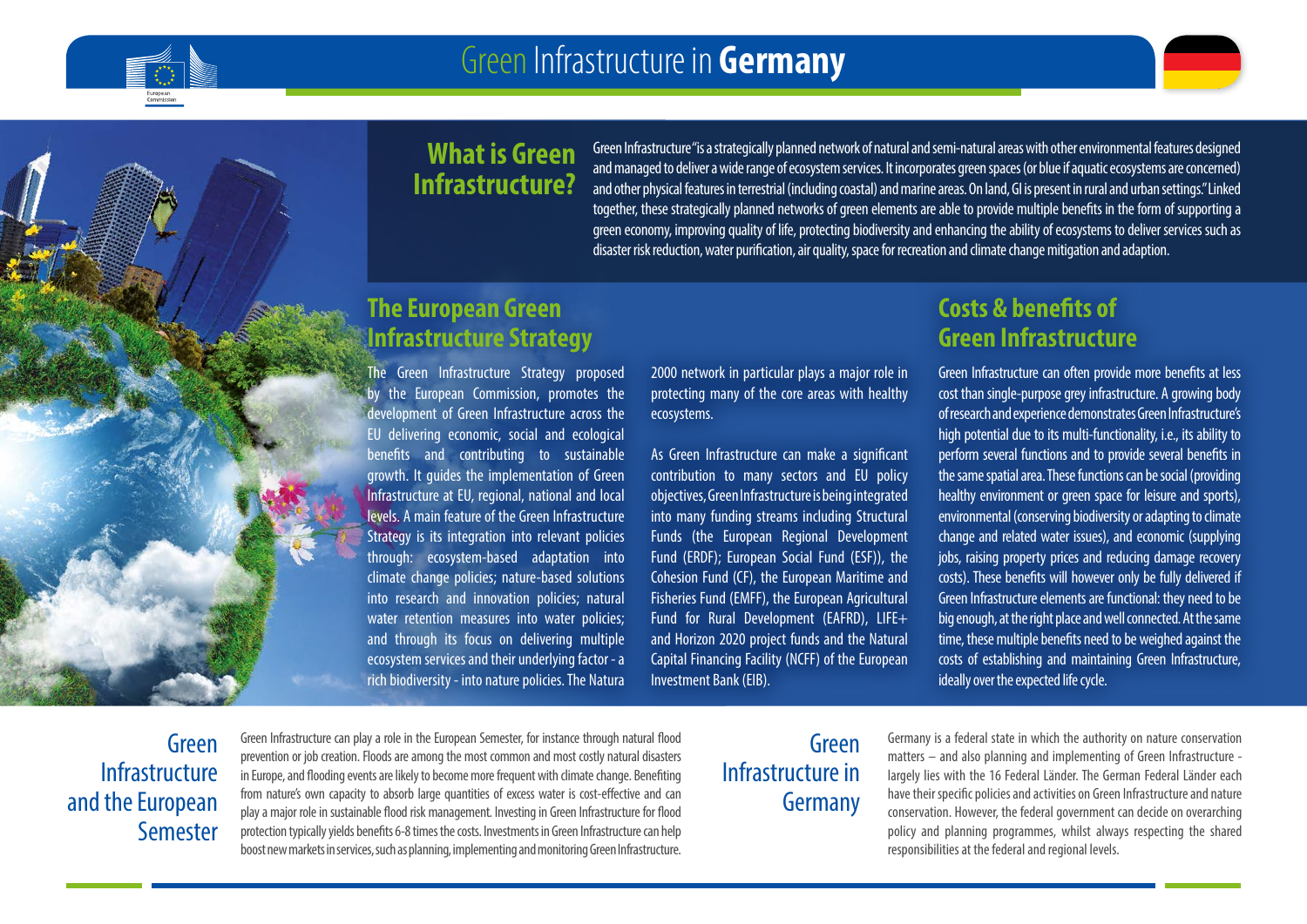



## Policy setting & ongoing implementation

A national Green Infrastructure concept will be published in 2016. All relevant federal nature conservation strategies, objectives and concepts will be brought together in a single document to improve the integration of nature conservation policy in all federal activities, e.g., flood protection, federal transport infrastructure and energy networks.

Germany's National Natural Heritage scheme covers outstanding natural and cultural landscapes of national conservation interest. According to the coalition agreements adopted in 2005, 2009 and 2013, about 155,000 ha should be transferred to Länder, agencies, nature conservation organisations or foundations to be conserved in perpetuity. More than 70% of the area of the first two transferred tranches includes former military training grounds. The future aim in the transferred forests is wilderness.



In 2012, the German government adopted the Federal Defragmentation Programme (Bundesprogramm Wiedervernetzung) to maintain and restore Green Infrastructure across the national German road network. The programme aims to reconnect habitat corridors for flora and fauna that have been disconnected by the national road network by constructing crossing aids for wildlife (in particular green bridges). It focuses primarily on the existing road network, but also on new planned federal roads, nature conservation and landscape management as well as integrated spatial planning to facilitate the reconnection of a national biotope network. Results of research by the Federal Agency for Nature Conservation on habitat corridors in Germany (available since 2009) provide the scientific basis for the Federal Defragmentation Programme. Four indicative maps were compiled: the dry biotope habitat network, the wet biotope habitat network, the habitat network of valuable forest biotopes and the corridor system for larger mammals. Combined, these four maps represent the network of habitat corridors in Germany. The implementation of the programme by the various Federal Länder is currently at different stages.

Action 5 of the EU Biodiversity Strategy to 2020 calls Member States to work on the "Mapping and Assessment of the state of Ecosystems and their Services" (MAES). Germany is currently in the process of assessing national ecosystem services, covering several ecosystems ranging from forest to coastal areas, urban areas, grassland, etc., across the whole country from lowland to mountain areas.



In 2009, Germany presented a Status Report on German Floodplains, which documented the dramatic decline in floodplains. In a new approach to help solve this problem, the German Government is preparing a Federal Blue Ecological Network Programme (Bundesprogramme Blaues Band) for 2016, which will deal with the restoration of rivers and floodplains in Germany. The ecological status of federal waterways and their associated floodplains shall be enhanced, in particular in these sections that are no longer needed for shipping (length of about 2,800 km). The idea behind the Blue Ecological Network was inspired by the (now) European Green Belt initiative. The German stretch of the Green Belt, previously the border between East and West Germany, is part of the national natural heritage and has since become a valuable biotope network running through the country. Like the land in the former border area, Germany's rivers and their banks are also suitable for establishing a national biotope network.

An important initiative for Green Infrastructure in urban areas started in June 2015 with the "Green in Cities - for a liveable future" conference at which a "green paper" was presented outlining the importance and multiple functions of urban green infrastructure as well as current challenges and perspectives related to it. A planned "white paper" will recommend actions to be taken to improve Green Infrastructure in the German urban areas.